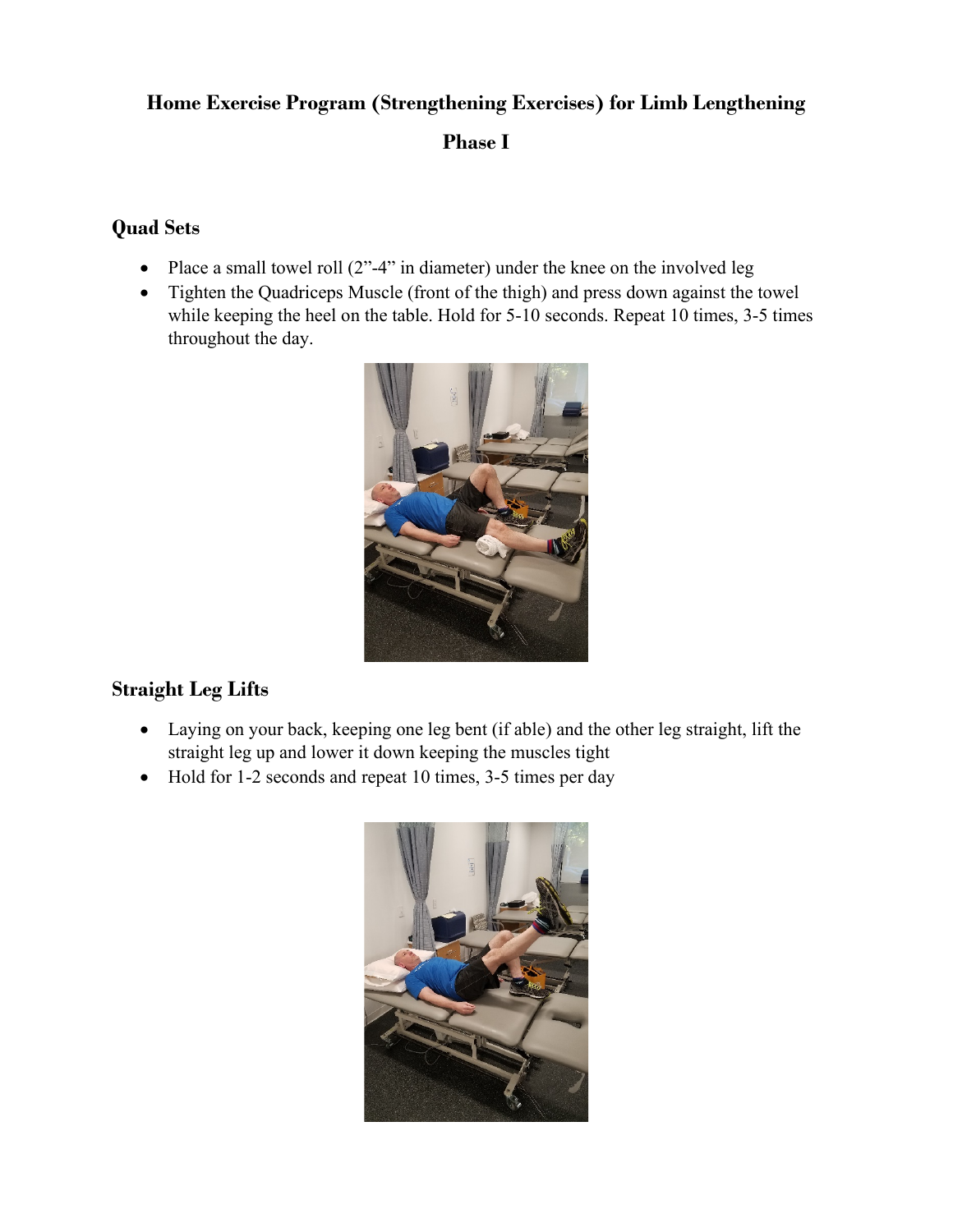### **Bridging**

- Laying on your back with knees bent, squeezing the hips together (tightening the Glut Muscles) gently raise your hips off the floor or bed
- Hold for 5 seconds, and gently lower yourself down slowly, repeat 10 times, 3-5 times per day



# **Hip Abduction**

- Laying on your side try to raise the top leg up and down without allowing it to move forward, try to keep in in line or slightly behind your body WITHOUT your body rolling back. Stay directly on your side so your hips are stacked on top of one another
- Hold 1-2 seconds, repeat 10 times, 3-5 times per day